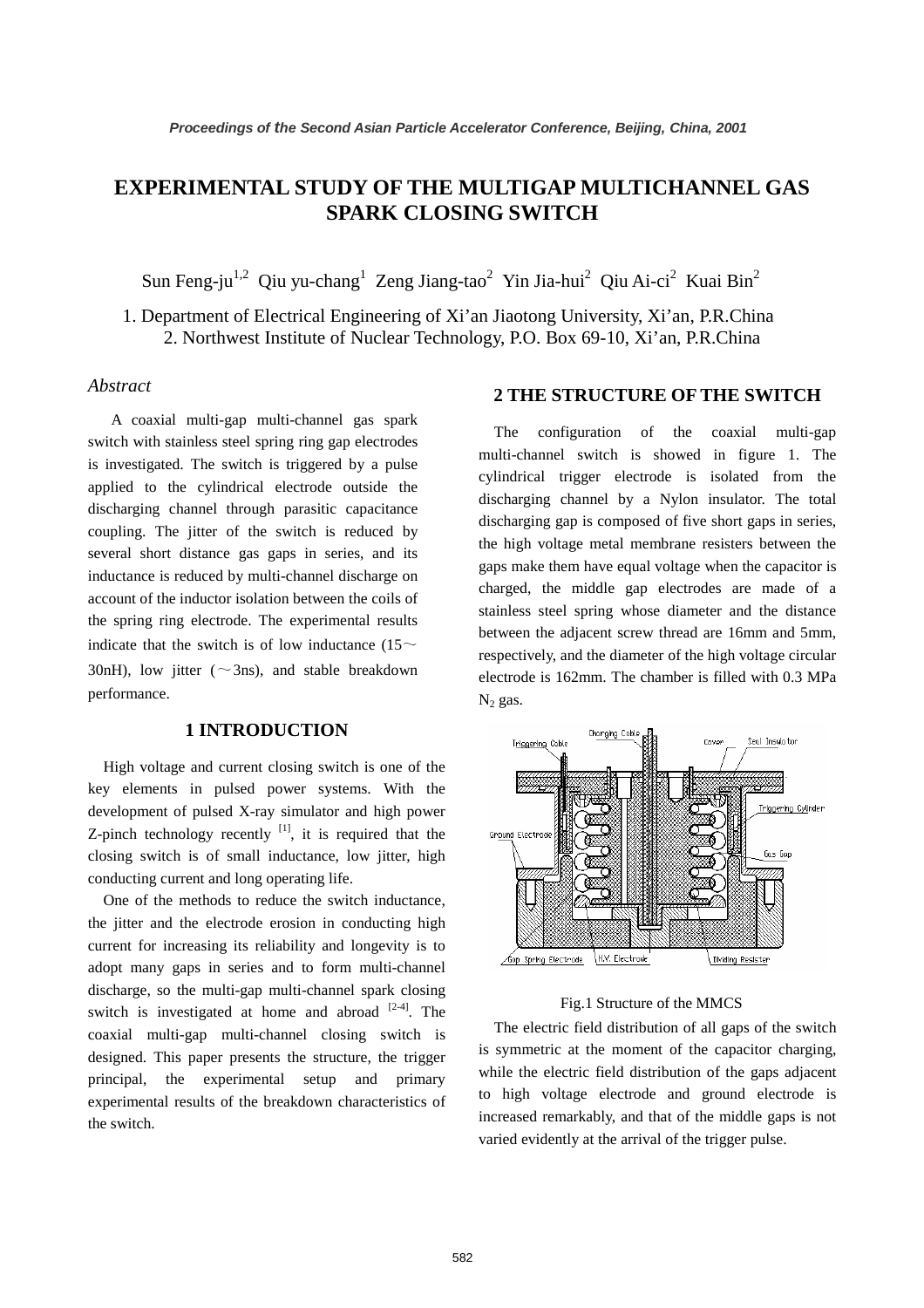### **3 THE TRIGGERING PRINCIPALE**

The equivalent circuit of the experimental setup in considering the parasitical parameters of the switch is presented in figure 2.  $C_0$  is a 0.7  $\mu$  F capacitor with the equivalent inductance of 30nH. The symbols of L and R stand for the equivalent inductance and resistance respectively.  $C_1$ ,  $C_2$  and  $C_3$  are the parasitical capacitors between the gap electrodes, the trigger electrode and the ground electrode. According to the practical size of the switch, the parameters are as followed:  $C_1 \approx 25pF$ , C<sub>2</sub>≈720pF, C<sub>3</sub>≈5pF. When the capacitor C<sub>0</sub> is charged, the voltage of every gap is similar and the polarity of the trigger electrode is of the same as that of the capacitor  $C_0$ on account of the parasitical capacitors coupling. When the negative polarity trigger pulse is applied, the local electric field between the gaps is distorted violently, giving rise to multi-channel discharge and breakdown of the switch.

The simulation for the various gap voltage is conducted through the PSPICE program with the applying trigger pulse being –100V and the rise time of 30ns. The simulation results are showed in figure 3, which indicate that the voltage of the up and bottom gap is varied from 20V to 80V, and that of the middle gaps basically doesn't change. The up and bottom gap of the switch is more susceptible to breakdown, particularly for the bottom gap which is adjacent to high voltage electrode. This is in consistent with the calculated electric field distribution of the gaps at the trigger moment by the SUPPERFISH program.



Fig.2 Equivalent circuit of MMCS



Fig.3 The voltage distribution of the five switch gaps under trigger pulse

#### **4 THE PROPERTIES OF THE SWITCH**

#### *4.1 The self-breakdown voltage*

The experimental relationship curve of the self-breakdown voltage of MMCS verse the absolute  $N_2$ pressure in the chamber is plotted in figure 4. The self-breakdown voltage of MMCS increases linearly with the pressure, and the jitters of the self-breakdown voltage of MMCS of 0.15, 0.225 and 0.25 MPa are greater than that of other pressures.





#### *4.2 The trigger-breakdown characteristics*

When the charging voltage of the capacitor  $C_0$  and the trigger pulse keep unchangeable, the trigger-breakdown characteristics of MMCS verse the absolute  $N_2$  pressure are obtained by utilizing the methods in reference 5 according to the discharge current waveform, such as the equivalent circuit inductance, resistance, peak current, and the moment of peak current. Figure 5 is the experimental curve of the breakdown delay of the switch and equivalent inductance of the